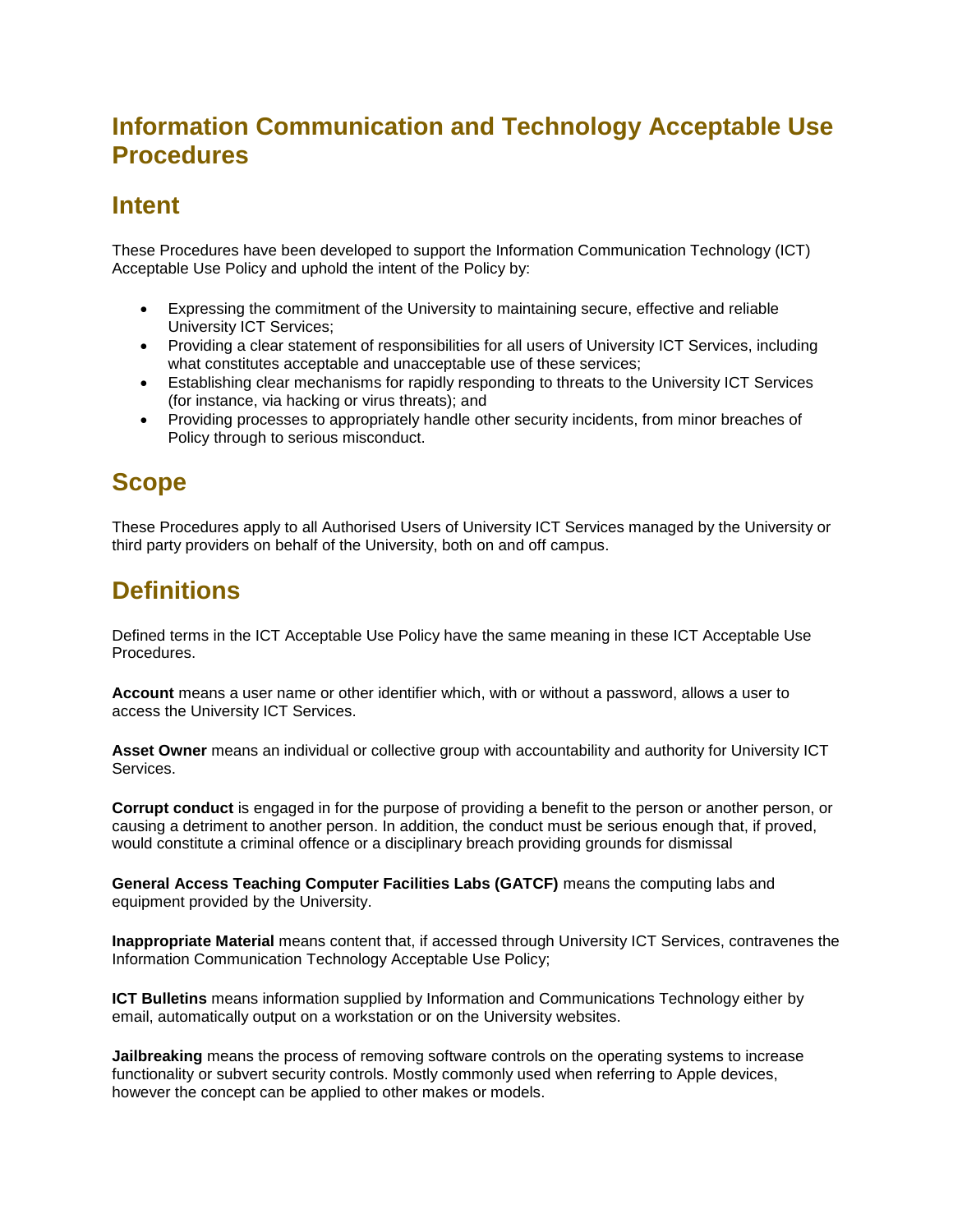**Outside User** means a person or organisation external to the University.

**Private Cloud** means a service operated solely for a single organisation, whether managed internally or by a third-party, and hosted either internally or externally.

### **Table of Contents**

- **[1. General Usage](#page-1-0)**
- **[2. Personal Computer Security](#page-2-0)**
- **[3. Software Licensing](#page-3-0)**
- **[4. Physical Security](#page-3-1)**
- **[5. General Access & Teaching Computer Facilities \(GATCF\)](#page-3-2)**
- **6. Sustainability - [Energy Management](#page-4-0)**
- **[7. Data Management](#page-4-1)**
- **[8. Security Management](#page-4-2)**
- **[9. System Logging and Monitoring](#page-5-0)**
- **[10. Reporting and Handling Events, Incidents or Breaches](#page-6-0)**
- **[11. Handling Breaches of ICT Acceptable Use Policy](#page-6-1)**
- **[12. Responding to Requests for Information](#page-7-0)**
- **[13. Inadvertent Unacceptable Use](#page-7-1)**

### **Introduction**

University ICT Services are the property of the University.

These procedures are designed to support the operational nature of the ICT Acceptable Use Policy by providing detailed acceptable use procedures.

## **Procedure**

### <span id="page-1-0"></span>**1. General Usage**

- 1.1 Categories of Authorised Users include:
	- a. Any University student who has been allocated an Account or who has been authorised by a member of University academic staff to use an Account;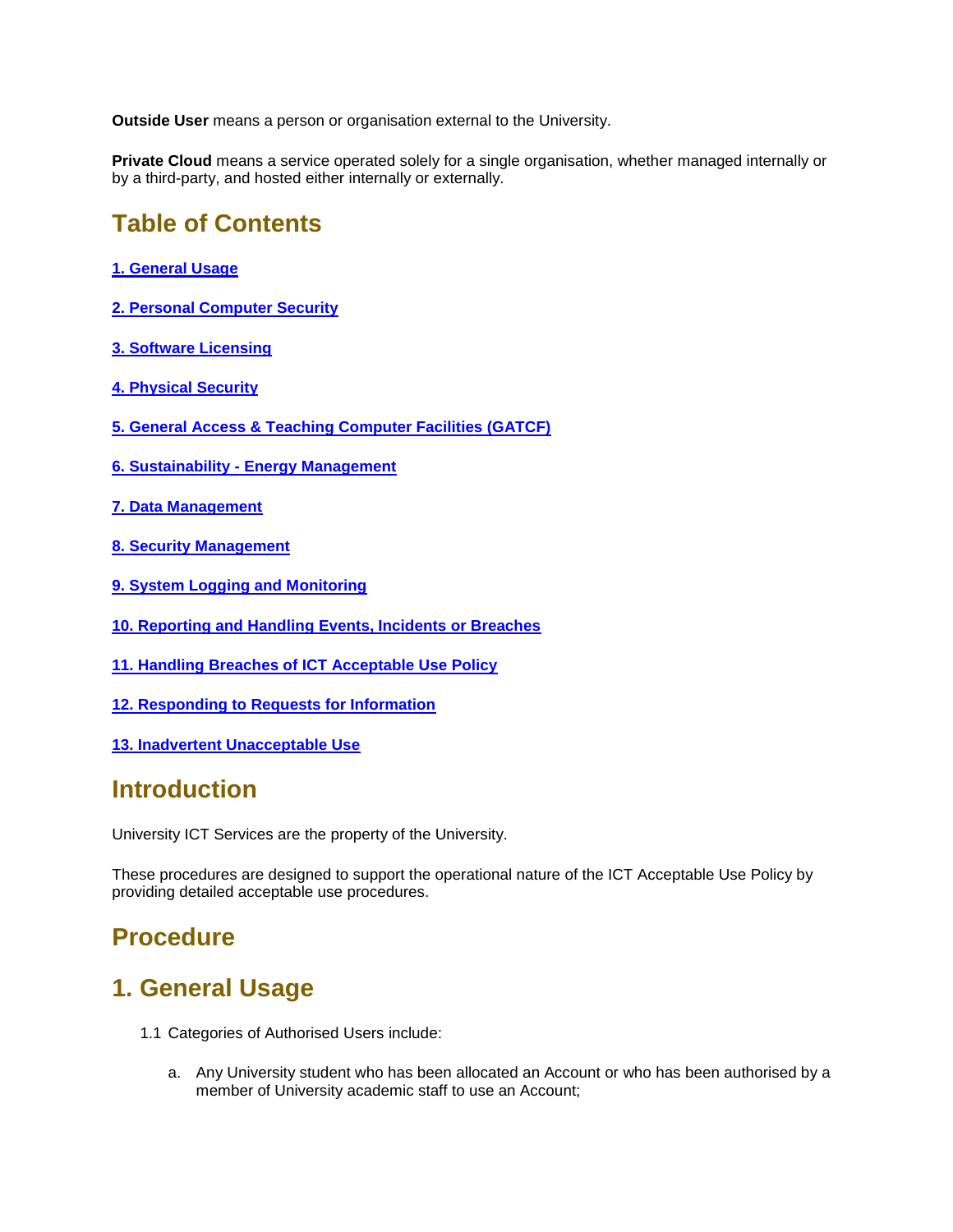- b. Any member of University staff who has been allocated an Account or who has been authorised to use an Account allocated to another person or to a group of people or to a section of the University. They must use University ICT Services for officially approved purposes. Limited personal use is permitted as explained in the James Cook University Code of Conduct Explanatory Statement in t;
- c. Any representative of another educational institution authorised to use University ICT Services through an arrangement between the University and the other educational institution;
- d. An Outside User who has been provided with an Authentication Credential; or
- e. Any individual associated with an Outside User authorised to use an Account allocated to the Outside User.
- 1.2 Authorised Users, must:
	- a. Take responsibility for all activity initiated from any Account through which they have been granted access to University ICT Services;
	- b. Ensure that their Authentication Credential(s) are securely stored as they are responsible for all activity initiated from their Account or with their Authentication Credential(s);
	- c. Not allow another person to use their Account and/or Authentication Credential. Similarly, an Authorised User must not attempt to initiate or operate a computer session by using another person's Account and Authentication Credential, or by any other means. Should an Authorised User believe that the security of an Account has been compromised they must report this to the ICT Help Desk;
	- d. Not circumvent the University's authorised connections or subvert its security measures. This includes 'jailbreaking' of University owned devices;
	- e. Only access University ICT Services using the Accounts they have been authorised to use (kiosk services have an implicit authorisation to use);
	- f. Observe ICT Bulletins issued by the University; and
	- g. Comply with any system quotas. If an Authorised User exceeds any of their quotas, they may be personally charged for the cost of their use and/or temporarily prevented from using the affected University ICT Service.

### <span id="page-2-0"></span>**2. Personal Computer Security**

- 2.1 University staff and students, who use a personal computer (including smartphones) must:
	- a. Take responsibility for the security of personally owned computers and equipment used in conjunction with the University's ICT Services;
	- b. Familiarise themselves with ICT good practice guidelines (available on the Information and Communications Technology website) and take reasonable steps to ensure that personal computer(s) do not pose a threat to University ICT Services when connected to the University network. This may include:
		- i. Regularly scanning their device for viruses; and
		- ii. Maintaining up-to-date software versions; and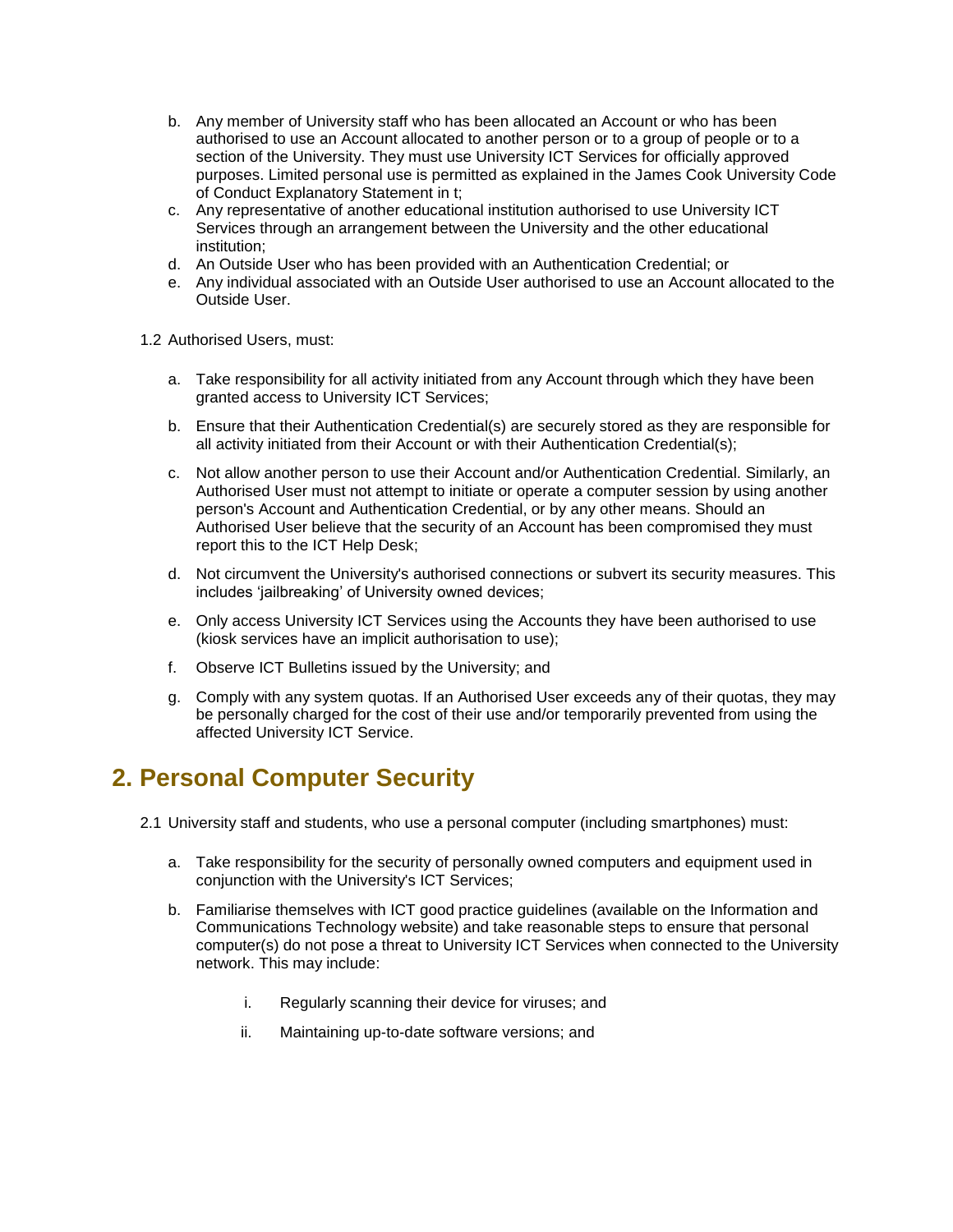- 2.2 Protect against loss or theft of University data by:
	- a. Regularly backing up data;
	- b. Using encryption tools to protect sensitive data;
	- c. Logging off or locking devices when left unattended;
	- d. Implementing a secure access mechanism, such as a password; and
	- e. Avoiding leaving devices unattended in public places even if physically secured.

## <span id="page-3-0"></span>**3. Software Licensing**

The University has entered into various software licensing agreements with software vendors. Under the terms of those agreements, University staff and students may be able to install any of the products covered under the agreement onto University owned machine or personal device(s).

Refer to the Software Supplier Agreements & Offers on the University ICT Services Intranet for information on how to access software and the terms of use which must be complied with by staff and students.

### <span id="page-3-1"></span>**4. Physical Security**

- 4.1. Authorised or Outside Users must:
	- a. Take responsibility for the physical security of all University ICT Services owned or leased by their area. Where these University ICT Services are managed by Information and Communications Technology, the responsibility is shared between the Divisional Director (physical security) and Senior Manager, Information and Communications Technology (data and systems security).
- 4.2. Information and Communication Technology must:
	- a. Physically secure all University core infrastructure and GATCF Labs against theft. This can be achieved by:
		- i. Implementing secure cables between the device and the building; or
		- ii. Storing equipment in lockable rooms; or
		- iii. Storing equipment in lockable cabinets.

## <span id="page-3-2"></span>**5. General Access & Teaching Computer Facilities (GATCF)**

- 5.1. Authorised Users who use the GATCF facilities must:
	- a. Abide by the ICT Acceptable Use Policy, associated procedures and GATCF Conditions of Use.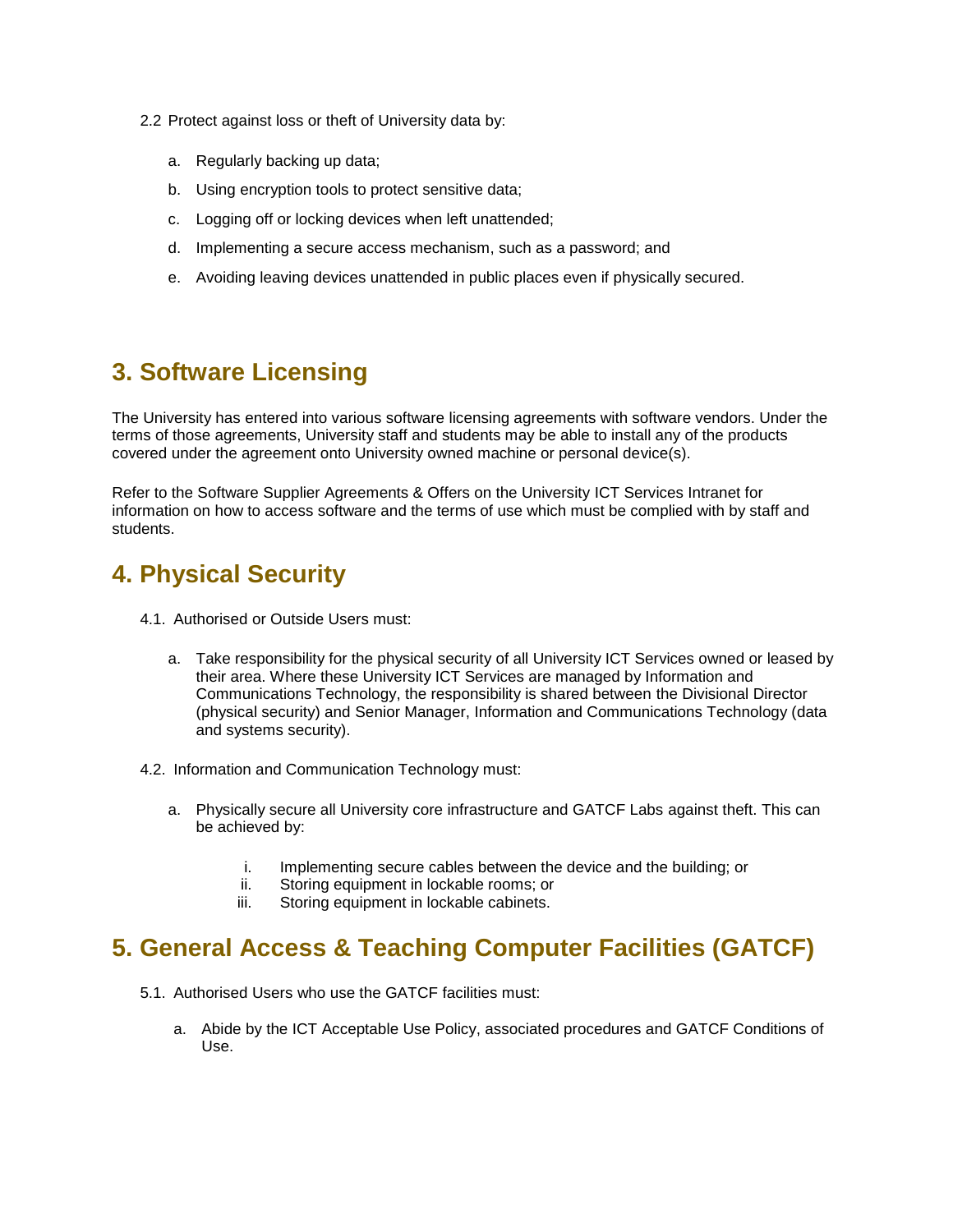## <span id="page-4-0"></span>**6. Sustainability - Energy Management**

- 6.1. When on a University campus, University staff and students should:
	- a. Save consumption of energy by powering down systems/devices when left unattended for long periods.
- 6.2. Information and Communication Technology must:
	- a. Implement power management programs to reduce the energy consumption for non-critical University ICT Services.

### <span id="page-4-1"></span>**7. Data Management**

- 7.1. All academic research supervisors and research Deans are responsible for ensuring that they:
	- a. Define research data management requirements and communicate these requirements to the relevant stakeholders; as required by the Code for the Responsible Conduct of Research.
- 7.2. All University staff and students must:
	- a. Adhere to the data management requirements as specified by their Divisions/Departments;
	- b. Ensure all electronically held University owned information is stored in such a way that it is backed up regularly. This can be achieved by:
		- i. storing data on University approved systems;
		- ii. storing data on a University network drive or system; or
		- iii. storing data on a University endorsed cloud based storage;

### <span id="page-4-2"></span>**8. Security Management**

- 8.1. All Asset Owners must:
	- a. Take responsibility for the physical security and access control of all the data stored on, transmitted through or processed by University ICT Services within their responsibility;
	- b. Implement suitable security controls to prevent un-authorised access or modification to data; and
	- c. Monitor the effectiveness of security controls to ensure their on-going effectiveness.

#### 8.2. Information and Communications Technology must:

- a. Lead and advise on good practice security management across the University. This includes providing advice and support to Asset Owners on good practice with regard to information and data security;
- b. Manage common University ICT Services in such a way that the services and data are reasonably protected from: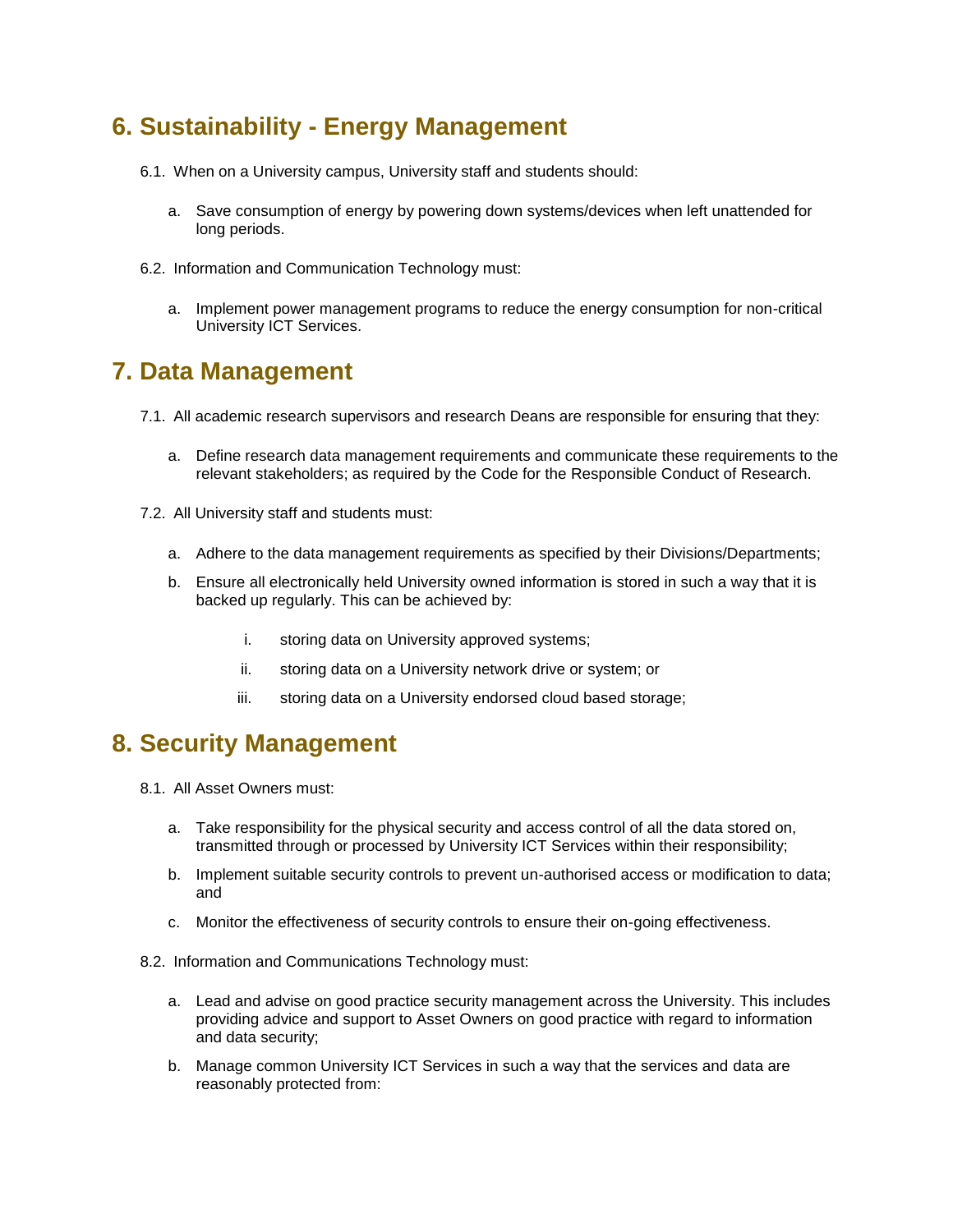- i. Unauthorised access and unacceptable use;
- ii. Common and easily exploitable vulnerabilities;
- iii. Wilful, malicious damage or any activity undertaken to intentionally bypass security controls on University ICT Services; and
- iv. Virus infection and malicious software;
- c. Take reasonable steps to ensure that data on University ICT Services is:
	- i. Accurate and complete;
	- ii. Available to be accessed by Authorised Users, and only those users, when required; and
	- iii. Recovered in an agreed timeframe in the event of serious systems failure or disaster;
- d. Ensure required University owned or leased computers, desktops or laptops are configured to have a password enabled screensaver that activates within a period of no greater than 30 minutes of inactivity;
- e. Promote a positive and safe computing environment for all Authorised Users;
- f. Implement appropriate quotas on the use of University ICT Services (this may include print, file storage, email and internet usage) in order to ensure the ongoing integrity and availability of University ICT Services;
- g. Ensure sensitive information is disposed of in a manner that renders any information illegible and irretrievable at the time of disposal by:
	- i. Physically destroying the media;
	- ii. Bulk wiping (degaussing); or
	- iii. Implementing an industry approved 3-times secure wipe of the media; and
- h. Carry out security reviews of University ICT services to verify the on-going effectiveness of controls. This should include access reviews of administrative accounts.

# <span id="page-5-0"></span>**9. System Logging and Monitoring**

- 9.1. Information and Communications Technology will:
	- a. Implement appropriate logging of use of University ICT Services and routinely monitor to assist in the detection of breaches of these Procedures and the ICT Acceptable Use Policy.
	- b. Monitor the use of University ICT Services and investigate potential breaches of University Policy, or State Law.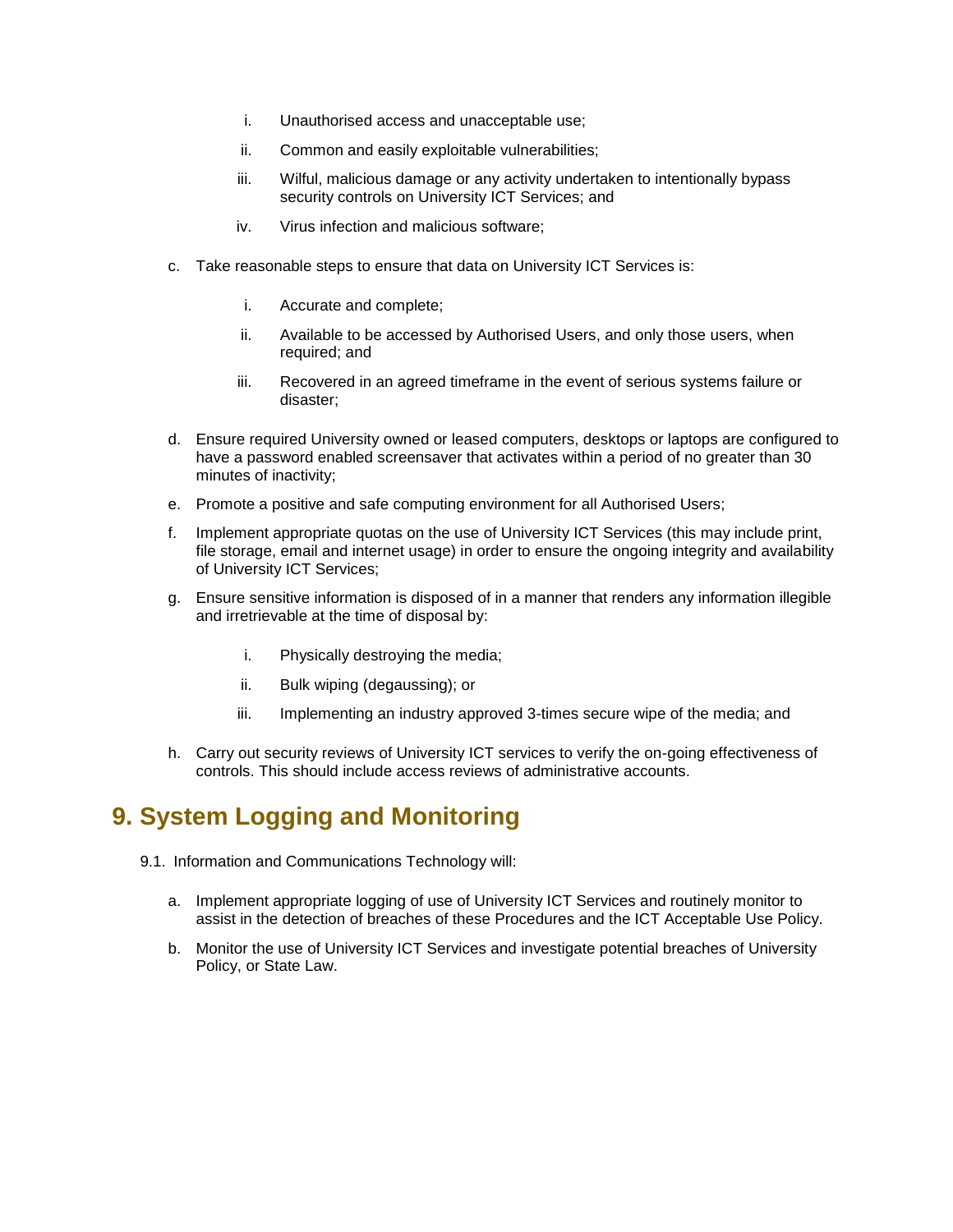## <span id="page-6-0"></span>**10. Reporting and Handling Events, Incidents or Breaches**

- 10.1. All Authorised Users must:
	- a. Report any actual or suspected security weakness, breach or threat involving University ICT Services to the ICT Help Desk or the Senior Manager, Information and Communications Technology as soon as possible;
	- b. Respond to potential incidents or events, including un-authorised system usage, as directed by an Information and Communications Technology staff member; and
	- c. Report lost, stolen or damaged University owned computers or other equipment to the ICT Help Desk and Singapore Police Force for the First information report.
- 10.2. Information and Communications Technology must:
	- a. Respond to potential incidents, events, breaches or requests for information (as per Section 12). Responses may include, but are not limited to:
		- i. Modifying University ICT Services;
		- ii. Taking reasonable steps to protect University ICT Services from un-authorised or unacceptable use. This may include suspending Accounts, confiscating University owned electronic devices and/or disconnecting or disabling relevant services or other equipment, with or without prior notice;
		- iii. Handle alleged breaches in accordance with Clause 11; or
		- iv. The retrieval or examination of documents or messages for purposes such as finding lost files or messages, complying with legal requests, or recovering from system failure.

### <span id="page-6-1"></span>**11. Handling Breaches of ICT Acceptable Use Policy**

If an alleged breach of the ICT Acceptable Use Policy is reported to the ICT Help Desk or the Senior Manager, Information and Communications Technology will conduct a preliminary evaluation of the allegation. Any alleged breach that may also constitute Corrupt Conduct will be referred, in the first instance, to the Director, Operations. Similarly, any disclosure by a person of an alleged breach that may constitute a Public Interest Disclosure must also first be referred to the Director, Operations.

Following the preliminary evaluation, the Senior Manager, Information and Communications Technology may:

- a. Dismiss the matter if the allegation is deemed to be unfounded or trivial, and send written advice of the dismissal and reasons for the dismissal to the complainant or appropriate officer;
- b. In the case of an alleged breach by a University student refer the matter to the Director, Operations to be dealt with under the Student Code of Conduct or other appropriate University policies;
- c. In the case of an alleged breach by a University staff member or adjunct refer the matter to the Director, Human Resources (or Deputy Vice Chancellor if Director, Human Resources is alleged to have committed the breach) to be dealt with in accordance with the terms of the applicable Enterprise Agreement and/or appointment document;
- d. In the case of an alleged breach by an Executive Management Group member, the issue will be dealt with in accordance with the James Cook University Code of Conduct;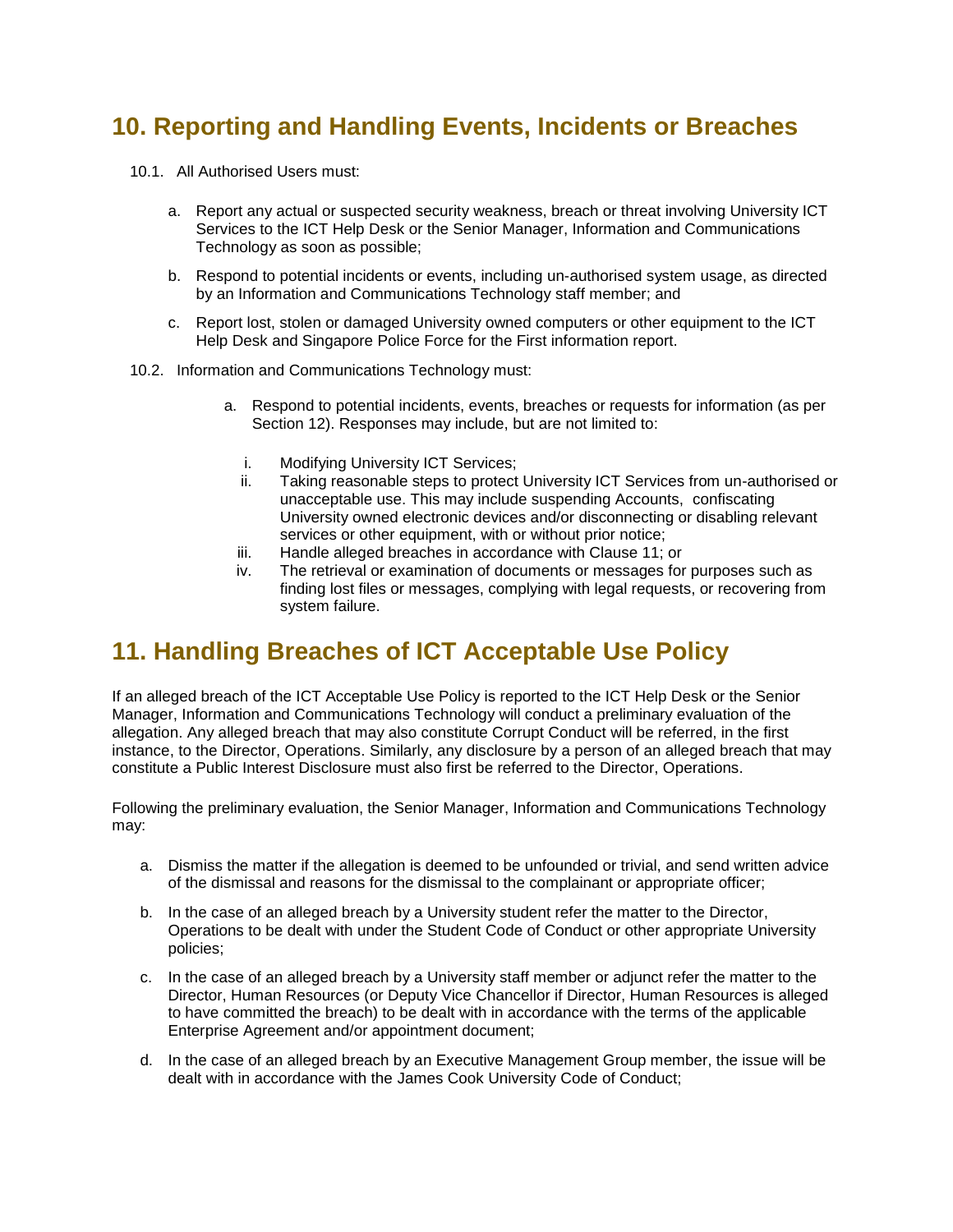- e. In the case of an alleged breach by an Outside User, refer the matter to the University Authorised User who is responsible for the Outside User to be dealt with by that University Authorised User; and/or
- f. In the case of an alleged breach by a student or staff of another educational institution authorised to use University ICT Services through an arrangement between the University and the other educational institution, refer the matter to the relevant educational institution to be dealt with by that institution.

# <span id="page-7-0"></span>**12. Responding to Requests for Information**

- 12.1. Information and Communications Technology must respond to all requests to access records relating to ICT Services received from the Executive Management Group.
- 12.2. Subject to paragraph 1 above, Information and Communication Technology may only respond to requests to access records relating to ICT Services, as follows:
	- a. In so far as the request relates to staff or students, from the Deputy Vice Chancellor and Head of the Singapore Campus; Director of Compliance (Director Internal Audit and Standards) or Director of Human Resources;
	- b. In so far as the request relates to student records, from the Director, Operations;
	- c. In so far as the request relates to staff or adjunct records, from the Director, Human Resources;
	- d. In so far as the request relates to University Council to the Board, from the Director Operations.

### <span id="page-7-1"></span>**13. Inadvertent Unacceptable Use**

Authorised Users, who inadvertently receive, transmit or access material (for example, via email or the Internet) that may be considered Inappropriate Material and is not related to their work duties, must take immediate action to either delete such material or cease such access.

Advice must be sought from the Authorised User's supervisor or the ICT Help Desk if Inappropriate Material continues to be received.